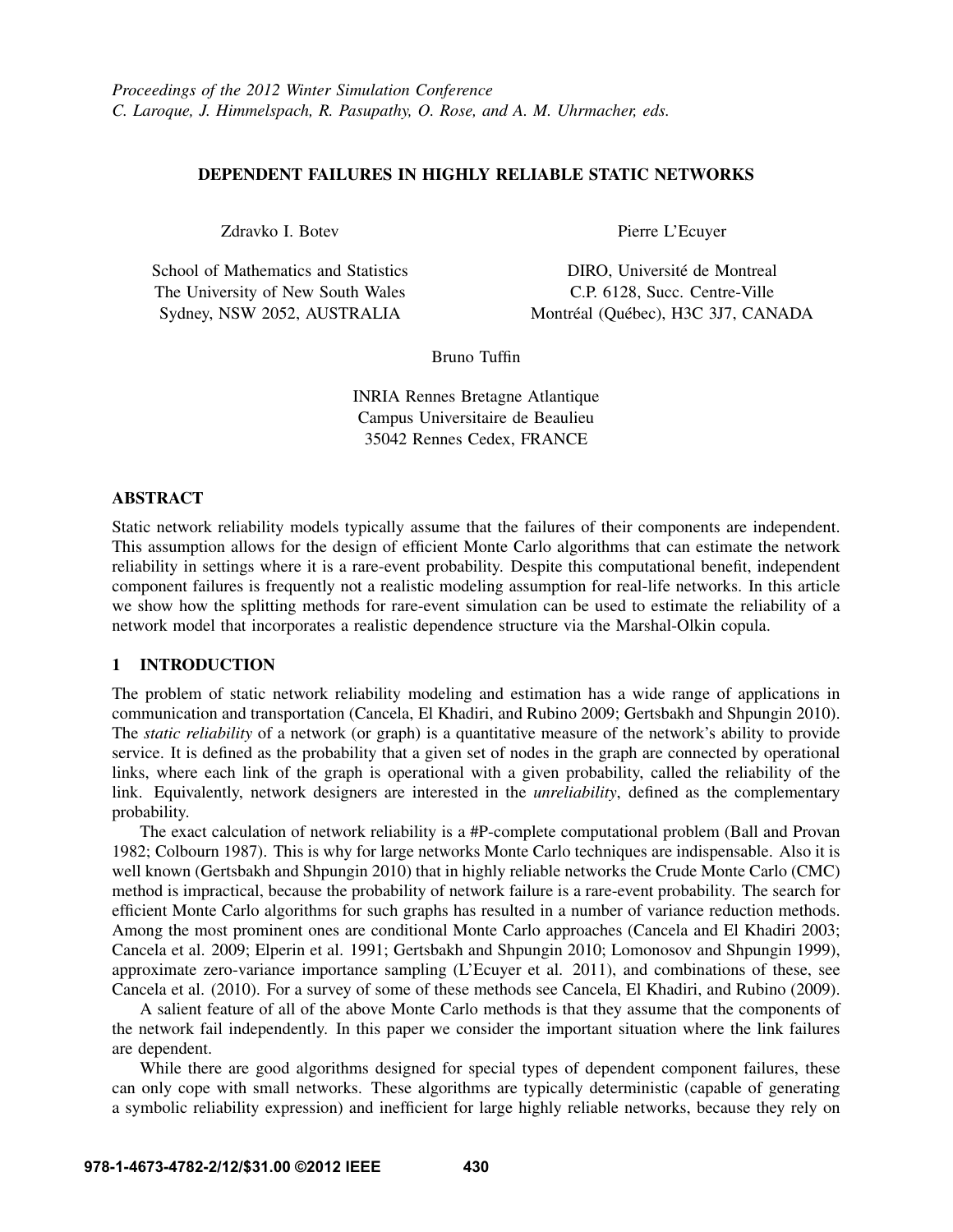cutsets/pathsets (Fard and Lee 1999; Netes and Filin 1996; Nahman 1992; Lin and Yang 2011) or graph factorizations (Theologou and Carlier 1991; Kuo, Yeh, and Lin 2007; Biegel 1977; Ahmad 1990; Chen and Yuang 1996; Ghosh and Singh 1993) whose numbers grow exponentially with the size of the network.

Our paper contributes to the alleviation of this computational problem by showing how the splitting method for rare-event simulation can estimate efficiently the reliability of large highly reliable networks with realistic copula dependence. The aim is to both use one of the most relevant copula models to account for real-life component failures and at the same time provide an efficient algorithm for reliability estimation in networks driven by such copula models. While there are other possible choices, in this paper we model the dependencies among network components using the realistic Marshal-Olkin shock model. The Marshall-Olkin copula has been used in risk management in finance (Embrechts, Lindskog, and McNeil 2003). Note that other types of realistic dependence include *cascading failures* models (Iyer et al. 2009; Buldyrev et al. 2010), which we do not consider here in the rare-event setting.

Modeling dependence in static networks has been considered previously, but the existing proposals either do not offer a viable algorithm to estimate the reliability in the rare-event setting, or do not capture the dependence in a realistic way (Singpurwalla 2002; Ram and Singh 2009; Walter et al. 2009; Botev et al. 2012). For those proposals that consider the rare-event setting, the dependence is typically modeled using a Gaussian, Pareto, or Weibull copula, which do not easily account for rare shock events that can knock out a multitude of network components simultaneously. As a result, such simple copulas tend to overestimate the real-life reliability of a network. In contrast, it is well known that the more complex Marshall-Olkin copula meets a number of desirable criteria that make it a good candidate for modeling simultaneous component failures due to a shock event.

The rest of the paper is organized as follows. In Section 2.1 we introduce the the graph evolution approach to modeling static networks as advocated by Elperin, Gertsbakh and Lomonosov, see Lomonosov and Shpungin (1999), Elperin, Gertsbakh, and Lomonosov (1991). This is followed by Section 2.2, in which we explain how we combine the Marshall-Olkin copula with the graph evolution approach. Once we have selected a satisfactory copula model, we estimate the corresponding reliability using a modified version of the splitting method of Kahn and Harris (1951). In Section 3 we review the splitting method for rare-event probability estimation and provide implementation details. Finally, in Section 4 we give a numerical example and an application of the copula model to networks in which the nodes as well as the links fail. This is followed by a concluding section discussing possible directions for future research.

#### 2 STATIC NETWORK MODEL

We begin by defining the prototypical mathematical model for a static network. Suppose we are given the graph  $\mathscr{G} = (\mathscr{V}, \mathscr{E})$  with a set of nodes/vertexes  $\mathscr{V}$  and edges/links  $\mathscr{E}$ . Associated with each edge *i* is a Bernoulli random variable  $X_i$  denoting whether the edge is operational  $(X_i = 1)$  or failed  $(X_i = 0)$ . If we label all edges from 1 to  $m = |\mathscr{E}|$ , then  $\mathbf{X} = (X_1, \ldots, X_m)$  represents the configuration of the network, showing which edges are operational and which are failed. Typically, it is assumed that  $X_1, \ldots, X_m$  are independent and  $\mathbb{P}(X_i = 0) = u_i$ ,  $i = 1,...,m$ , where  $u_i$  is the unreliability of edge *i*. A subset of nodes  $\mathcal{V}_0 \subset \mathcal{V}$  is selected a priori and the network (or graph) is said to be *operational* if all nodes in  $\mathcal{V}_0$  are connected to each other by at least one path or tree comprising of operational edges. Let  $\Psi(\mathbf{x}) = 1$  when the network is operational, and  $\Psi(\mathbf{x}) = 0$  otherwise. This function  $\Psi$  is referred to as the *structure function* of the graph (Barlow and Proschan 1975). An important special case is the *two-terminal network reliability* problem, where  $\mathcal{V}_0$  contains only two nodes,  $\mathcal{V}_0 = \{v_0, v_1\}$ , and  $\Psi(\mathbf{x}) = 1$  if and only if there is a path between  $v_0$ and *v*<sub>1</sub>. For example, in the dodecahedron graph on Figure 1 we have  $\mathcal{V}_0 = \{1,20\}$  and it is operational when nodes 1 and 20 are connected by a path of working edges. Another special case of interest is the *all-terminal network reliability* problem, where  $\mathcal{V}_0 = \mathcal{V}$ , so  $\Psi(\mathbf{x}) = 1$  if and only if all nodes are connected.

The unreliability of the network  $\mathscr G$  is defined as the probability that the nodes in  $\mathscr V_0$  are disconnected, that is,

$$
u = \mathbb{P}(\Psi(\mathbf{X}) = 0) .
$$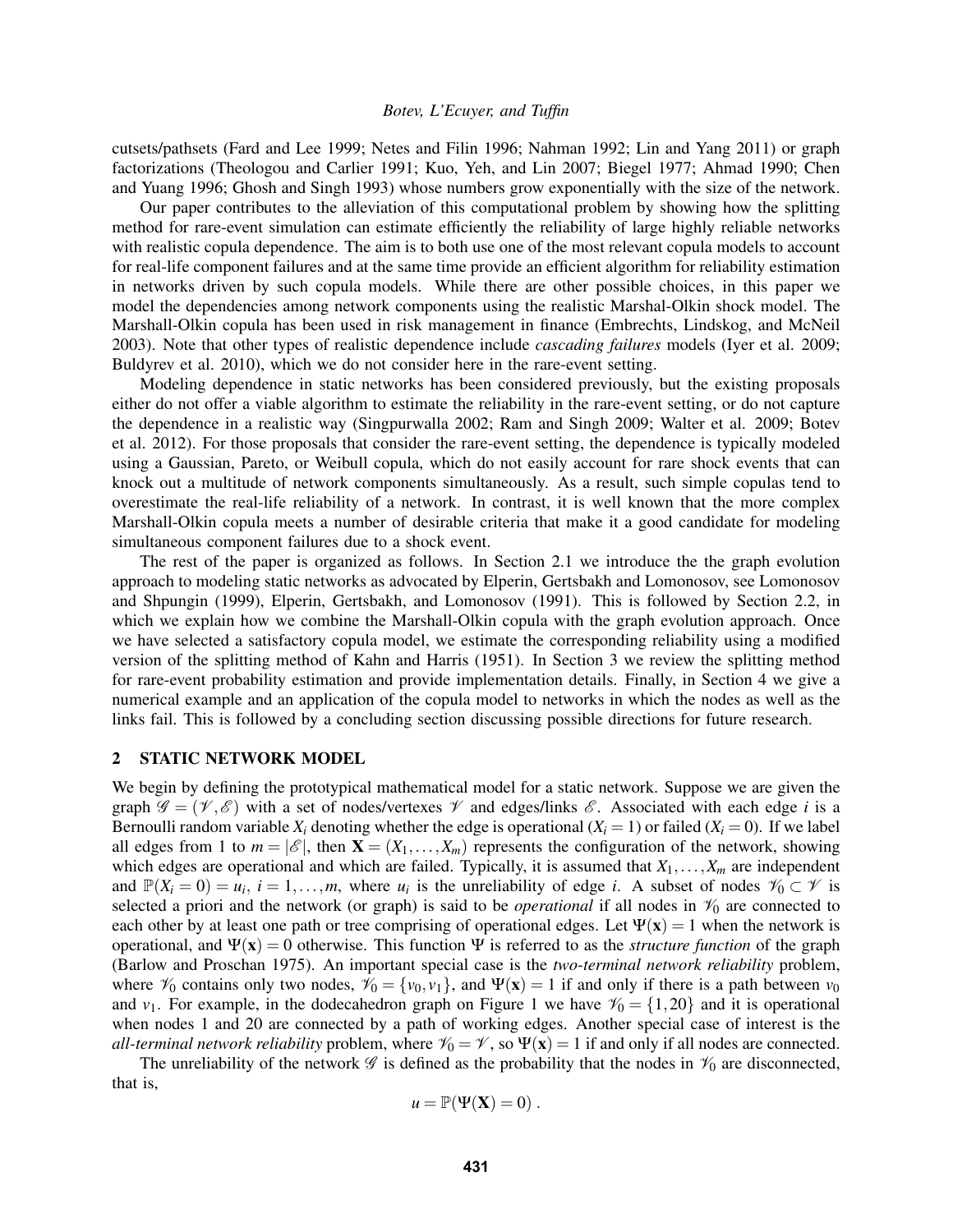In the next section we give a different formulation of the reliability estimation problem, which views the static network as a snapshot of a dynamic one at a given point in time.



Figure 1: A dodecahedron graph with 20 nodes and 30 links (all labeled). The destination nodes (1 and 20) are shaded.

### 2.1 Graph Evolution Approach

In our approach we follow the graph evolution formulation in Elperin, Gertsbakh, and Lomonosov (1991), Elperin, Gertsbakh, and Lomonosov (1992), Lomonosov and Shpungin (1999) and assume that the *i*-th link is operational for *y<sup>i</sup>* units of time before it finally fails. In other words, *y<sup>i</sup>* is the lifetime of the *i*-th component of the network. For the time being we assume that the nodes are perfect and do not fail. The configuration of the network is thus described by the lifetimes  $y = (y_1, \ldots, y_m)$ , where *m* is the number of edges. We can signify whether the *i*-th edge is still alive at time γ by keeping track of the binary variable  $x_i(\gamma) = \mathbb{I}\{y_i > \gamma\}$ , where  $\mathbb{I}$  is the indicator function. If  $x_i(\gamma) = 1$ , then the *i*-th link is still alive or operational at time γ, and if  $x_i(y) = 0$ , then the *i*-th link has failed at time γ. We let  $\mathscr{G}(x(y))$ , with  $\mathbf{x}(\gamma) = (x_1(\gamma), \dots, x_m(\gamma))$ , denote the subgraph of  $\mathscr G$  that contains only the edges *i* which are still alive at time γ, that is, the edges for which  $y_i > \gamma$  or  $x_i(\gamma) = 1$ . The network is said to be *operational* at time γ if  $\Psi(\mathbf{x}(\gamma)) = 1.$ 

The lifetime of link *i* is modeled as a random variable  $Y_i$  with a lifetime distribution  $F_i(y) = \mathbb{P}(Y_i \leq y)$ such that  $F_i(0) = 0$  and, in the case of independent failures,  $F_i(1) = u_i$ . In other words, the probability that the *i*-th edge is not alive at time 1 is  $u_i$ , and the relationship between the Bernoulli indicator  $X_i$  and the lifetime  $Y_i$  is  $\mathbb{P}(Y_i \leq 1) = \mathbb{P}(X_i = 0) = u_i$ , where  $u_i$  is the unreliability of edge *i*. In this case, the system's lifetime configuration is described by  $Y = (Y_1, \ldots, Y_m)$ . The natural interpretation is that at time 0 all the links are in perfect working condition, then they start to age, and after a working life of *Y<sup>i</sup>* units of time, the *i*-th edge fails. Gradually, more and more edges fail, until finally there is no path connecting the destination nodes and the network has failed. Elperin, Gertsbakh, and Lomonosov (1991) call this the *destruction process*. In the destruction process the operational state of each link at time  $\gamma$  is a random binary vector  $\mathbf{X}(\gamma) = (X_1(\gamma), \dots, X_m(\gamma))$  with  $\mathbf{X}(1) \equiv \mathbf{X}$ . Thus, the network unreliability *u* can be written as:

$$
u = \mathbb{P}(\Psi(\mathbf{X}(1)) = 0) = \mathbb{P}(S(\mathbf{Y}) < 1),
$$

where  $S(Y)$  is the last time the network is operational, that is,

$$
S(\mathbf{Y}) = \sup\{\gamma \geqslant 0 : \Psi(\mathbf{X}(\gamma)) = 1\}.
$$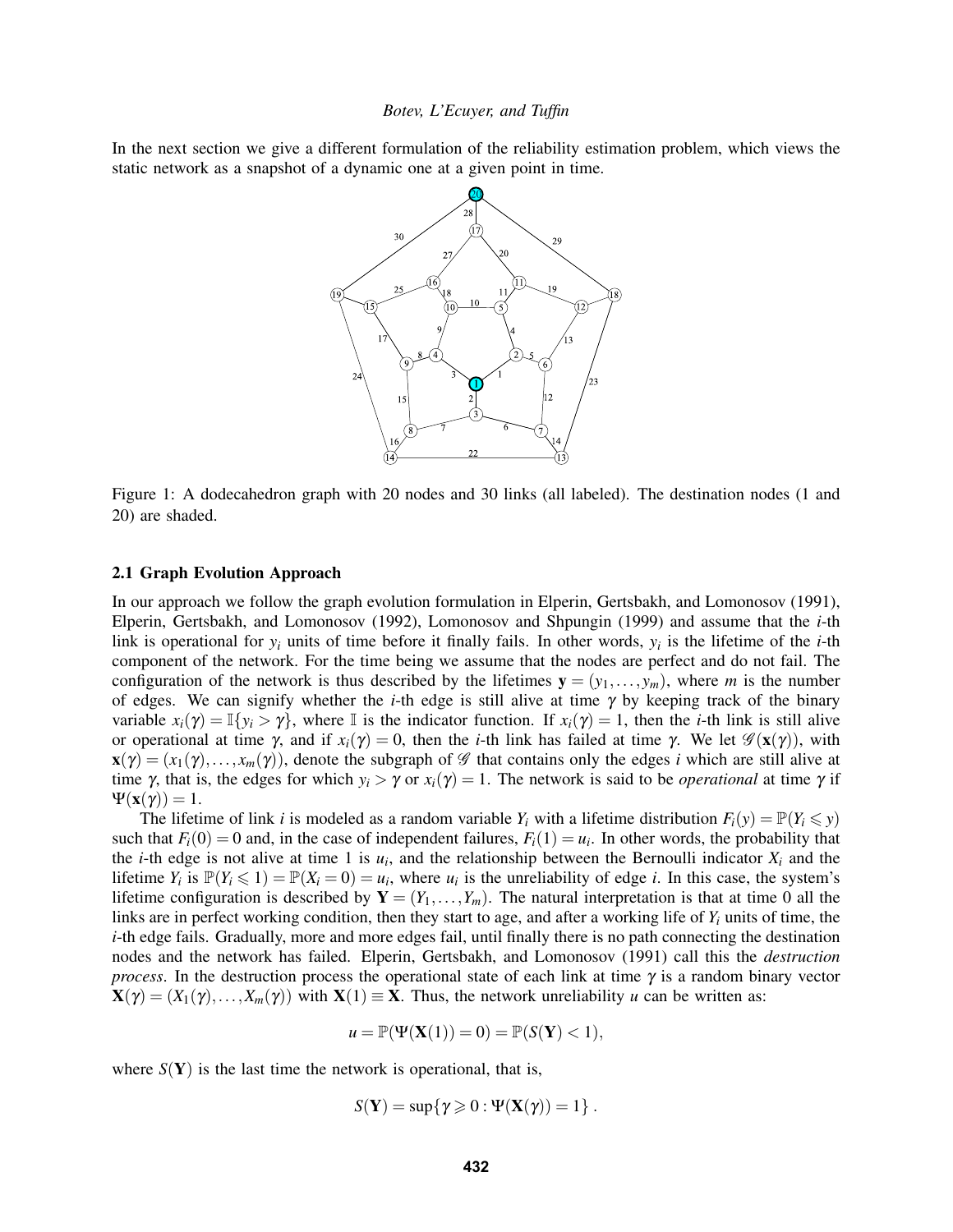We evaluate  $S(Y)$  for a given Y using the following straightforward depth first search algorithm.

**Algorithm 1** : Evaluating  $S(Y)$ Require: lifetimes Y Let  $\pi = (\pi_1, \ldots, \pi_m)$  be the permutation of the edges  $1, \ldots, m$  such that  $Y_{\pi_1} < Y_{\pi_2} < \cdots < Y_{\pi_m}$ .

Let  $b = 1$  and consider  $\mathscr{G}(\mathbf{X}(Y_{\pi_b}))$ , in which edges  $\pi_1, \ldots, \pi_b$  are failed and  $\pi_{b+1}, \ldots, \pi_m$  are working. while  $\Psi(\mathbf{X}(Y_{\pi_b})) = 1$  (verified using depth first search, for example) do  $b \leftarrow b + 1$ **return**  $S(Y) = Y_{\pi_{b-1}}$  as the last time the network is operational.

Crude Monte Carlo estimates *u* by generating *n* independent realizations  $Y_1, \ldots, Y_n$  of Y, and taking the average of the *n* replicates of  $\mathbb{I}\{S(Y) < 1\} = 1 - \Psi(\mathbf{X}(1))$  as an estimator of *u*. The square relative error (the relative variance) of this estimator of *u* is

$$
\frac{\text{Var}\left(\frac{1}{n}\sum_{i=1}^{n}\mathbb{I}\{S(\mathbf{Y}_i) < 1\}\right)}{u^2} = \frac{\text{Var}(\mathbb{I}\{S(\mathbf{Y}_i) < 1\})}{nu^2} = \frac{u - u^2}{nu^2} = \frac{r}{nu},
$$

which increases to infinity when  $u \rightarrow 0$ . For highly reliable networks *u* is very small so we have a rare-event probability, and *n* must be very large to get a meaningful estimator. For example, if  $u = 10^{-10}$ , we need  $n > 10^{12}$  to obtain a relative error below 10%. This inefficiency is the reason why the eclectic variance reduction methods surveyed in the introduction have been proposed.

#### 2.2 Lifetime Shock Model

One of the reasons for working within the graph evolution framework above is that since each link is assigned a lifetime, we will be able to use lifetime shock models, which can capture dependencies amongst random lifetimes (Singpurwalla 2006). An example of such a suitable model is the Marshal-Olkin copula.

For example, the bivariate Marshal-Olkin copula with exponential marginals is the only bivariate distribution satisfying the desirable bivariate lack of memory property. If  $Y_1$  and  $Y_2$  denote the exponential lifetimes of the two interdependent components, then these lifetimes can be defined in terms of three independent exponential random variables  $Z_1$ ,  $Z_2$ ,  $Z_{1,2}$ :

$$
Y_1 = min{Z_1, Z_{1,2}}, \qquad Y_2 = min{Z_2, Z_{1,2}}
$$

with intensities  $\lambda_1 = -\ln(1 - u_1)$ ,  $\lambda_2 = -\ln(1 - u_2)$ , and  $\lambda_{1,2} = -\ln(1 - u_{1,2})$ , respectively. Here the parameter  $\lambda_{1,2}$  captures the intensity of the interdependence between components 1 and 2 so that the probability of occurrence of the common shock event is  $\mathbb{P}(Z_{1,2} < 1) = u_{1,2}$ . The joint survival function is

$$
\mathbb{P}(Y_1 > y_1, Y_2 > y_2) = \mathbb{P}(Z_1 > y_1)\mathbb{P}(Z_2 > y_2)\mathbb{P}(Z_{1,2} > \max\{y_1, y_2\}) = e^{-\lambda_1y_1 - \lambda_2y_2 - \lambda_{1,2}\max\{y_1, y_2\}},
$$

from where we can conclude that the joint density of  $Y_1$  and  $Y_2$  is discontinuous, and the marginal distributions of the lifetimes  $Y_1$  and  $Y_2$  are exponential and satisfy the memoryless property:

$$
\mathbb{P}(Y_1 > y_1 + a, Y_2 > y_2 + a | Y_1 > a, Y_2 > a) = \mathbb{P}(Y_1 > y_1, Y_2 > y_2).
$$

For a network with *m* lifetimes  $Y_1, \ldots, Y_m$  the copula model generalizes as follows. Let  $\mathscr S$  be a subset of  $\{1,\ldots,m\}$ . Thus, without any restrictions the size of  $\mathscr S$  is  $2^m-1$ , or the set of all subsets. Each subset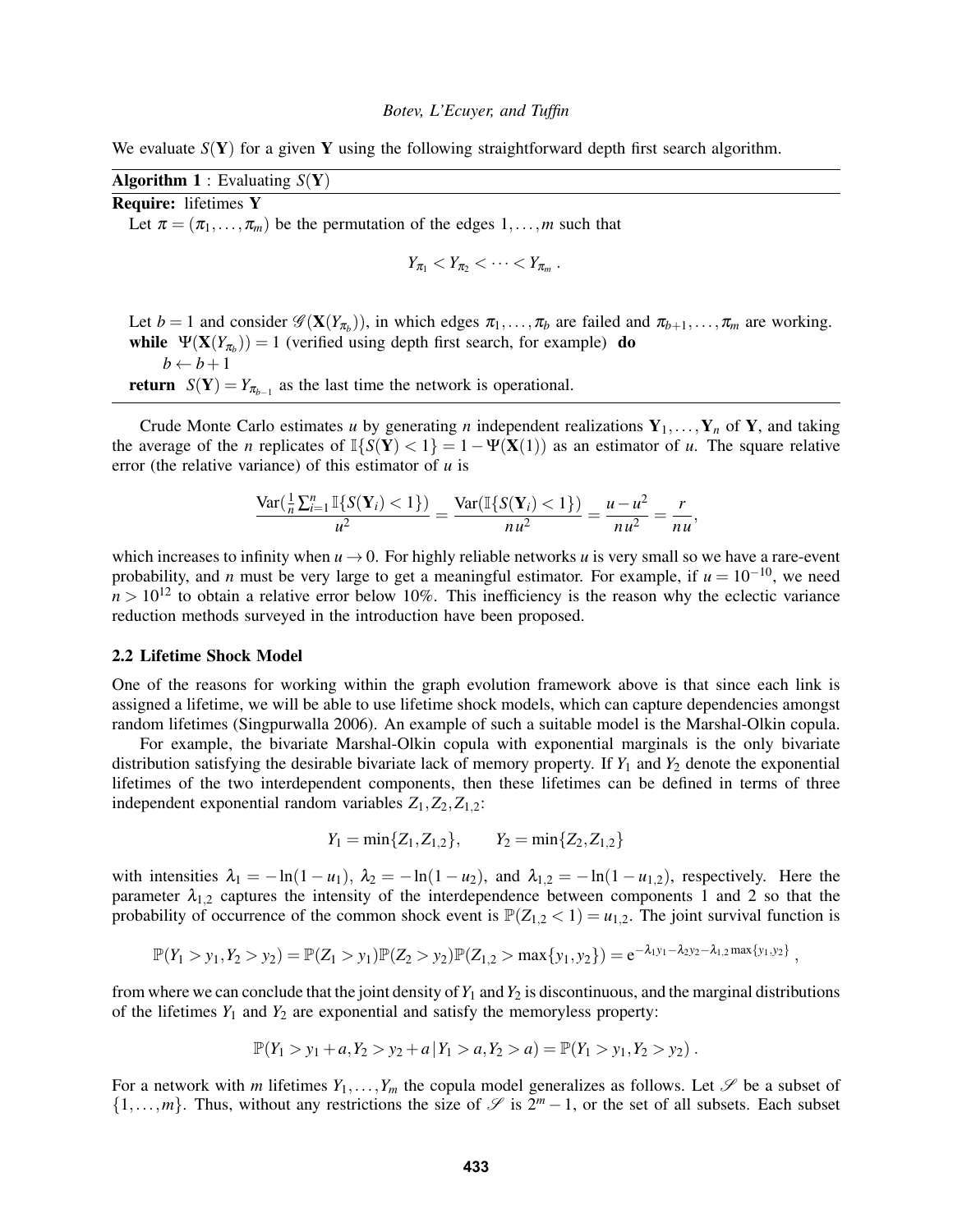$s \in \mathscr{S}$  represents a collection of components that can be knocked out simultaneously due to a single shock event. For example, in the bivariate case there are three subsets  $s_1 = \{1\}$ ,  $s_2 = \{2\}$ , and  $s_3 = \{1,2\}$ , giving  $\mathscr{S} = \{s_1, s_2, s_3\}$ . The lifetimes of the network can be expressed in terms of  $|\mathscr{S}|$  independent exponential random variables:

$$
Y_i = \min_{\mathbf{s}: i \in \mathbf{s}} Z_{\mathbf{s}}, \quad i = 1, \ldots, m,
$$

where  $Z_s$  are independent with densities  $\lambda_s e^{-\lambda_s z}$ ,  $z \ge 0$  for all  $s \in \mathscr{S}$ . Given the set  $\mathscr{S}$  and the lifetime intensities  $\lambda_s = -\ln(1 - u_s)$ ,  $s \in \mathcal{S}$ , the crude Monte Carlo estimator of *u* consists of the average of *n* replications of the indicator:

$$
\mathbb{I}\{S(\mathbf{Y})<1\}, \qquad Y_i=\min_{\substack{\mathbf{s}:i\in\mathbf{s}\\\mathbf{s}\in\mathscr{S}}}\mathbf{Z}_\mathbf{s}, \text{ for all } i=1,\ldots,m\,,
$$

where the  $Z_s$  are independent and exponentially distributed such that  $\mathbb{P}(Z_s < 1) = 1 - e^{-\lambda_s} = 1 - e^{\ln(1 - u_s)} = u_s$ .

Before continuing with the splitting method for the estimation of  $u$ , we switch to working with normally distributed lifetimes, instead of exponentially distributed ones. We do this to make the application of the hit-and-run Markov chain algorithm in Section 3 easier. The hit-and-run sampler is most suitable when sampling from spherically symmetric distributions on a restricted set (Chen and Schmeiser 1996). If the *Y*<sub>i</sub>s are expressed in terms of normally distributed (as opposed to exponentially distributed) lifetimes:

$$
Y_i = \min_{\substack{s:i \in \mathcal{S} \\ s \in \mathcal{S}}} Z_s, \qquad Z_s \sim N(\mu_s, 1), \quad \mu_s \stackrel{\text{def}}{=} 1 - \Phi^{-1}(\mu_s), \text{ independently for all } s \in \mathcal{S}, \tag{1}
$$

where  $\Phi^{-1}$  is the inverse of the cdf of the normal distribution, then the distributional properties of  $X_i(1) = \mathbb{I}\{Y_i < 1\}, i = 1,...,m$  do not change compared with the exponentially distributed case. For example, the probability of occurrence of each of the shock events remains unchanged:  $\mathbb{P}(Z_{s} < 1) = u_{s}$  for all  $\mathbf{s} \in \mathcal{S}$ .

Finally, if vector  $\mathbf{Z} = (Z_{s_1}, Z_{s_2}, ...)$  collects all the variables  $\{Z_s, s \in \mathscr{S}\}\$  and  $\mathbf{Y}$  is completely determined from **Z** via (1), then we can introduce the shorthand notation  $S^*(\mathbf{Z}) \equiv S(\mathbf{Y})$  and simply write the crude Monte Carlo estimator as

$$
\frac{1}{n}\sum_{k=1}^n \mathbb{I}\{S^*(\mathbf{Z}_k) < 1\}, \qquad \mathbf{Z}_1,\ldots,\mathbf{Z}_n \stackrel{\text{iid}}{\sim} \mathsf{N}(\boldsymbol{\mu},I) ,
$$

where  $\mu \stackrel{\text{def}}{=} (\mu_{s_1}, \mu_{s_2}, \dots)$  collects all the parameters of the shock random variables, and *I* is the  $n \times n$ identity covariance matrix.

# 3 GENERALIZED SPLITTING FOR RELIABILITY ESTIMATION

To estimate the reliability of a network under the Marshall-Olkin copula we use the Generalized Splitting (GS) method described in Botev et al. (2012) (which is an adaptation of the splitting method of Kahn and Harris). Here we use the splitting procedure with the following important difference. In Botev et al. (2012) we use the construction process, in which all components are initially failed and  $\bf{Y}$  is a vector of repair times indicating the time at which each component of the network is repaired and becomes operational. The network is thus gradually "constructed" over time and we wish to estimate  $u = \mathbb{P}(S(Y) > 1)$ , where  $S(Y)$  is interpreted as the first time the network becomes operational, given the repair times Y. In contrast, in this article we use the destruction process, in which all components are initially operational and  $\bf{Y}$  is a vector of lifetimes indicating the time at which each component of the network fails. The network is hence gradually "destroyed" over time and we wish to estimate  $u = \mathbb{P}(S(Y) < 1)$ , where, as mentioned previously, *S*(Y) is the last time the network is operational, given the destruction over time. The reason for using the destruction process instead of the creation process is so that the network model fits the joint failures from the Marshal-Olkin copula.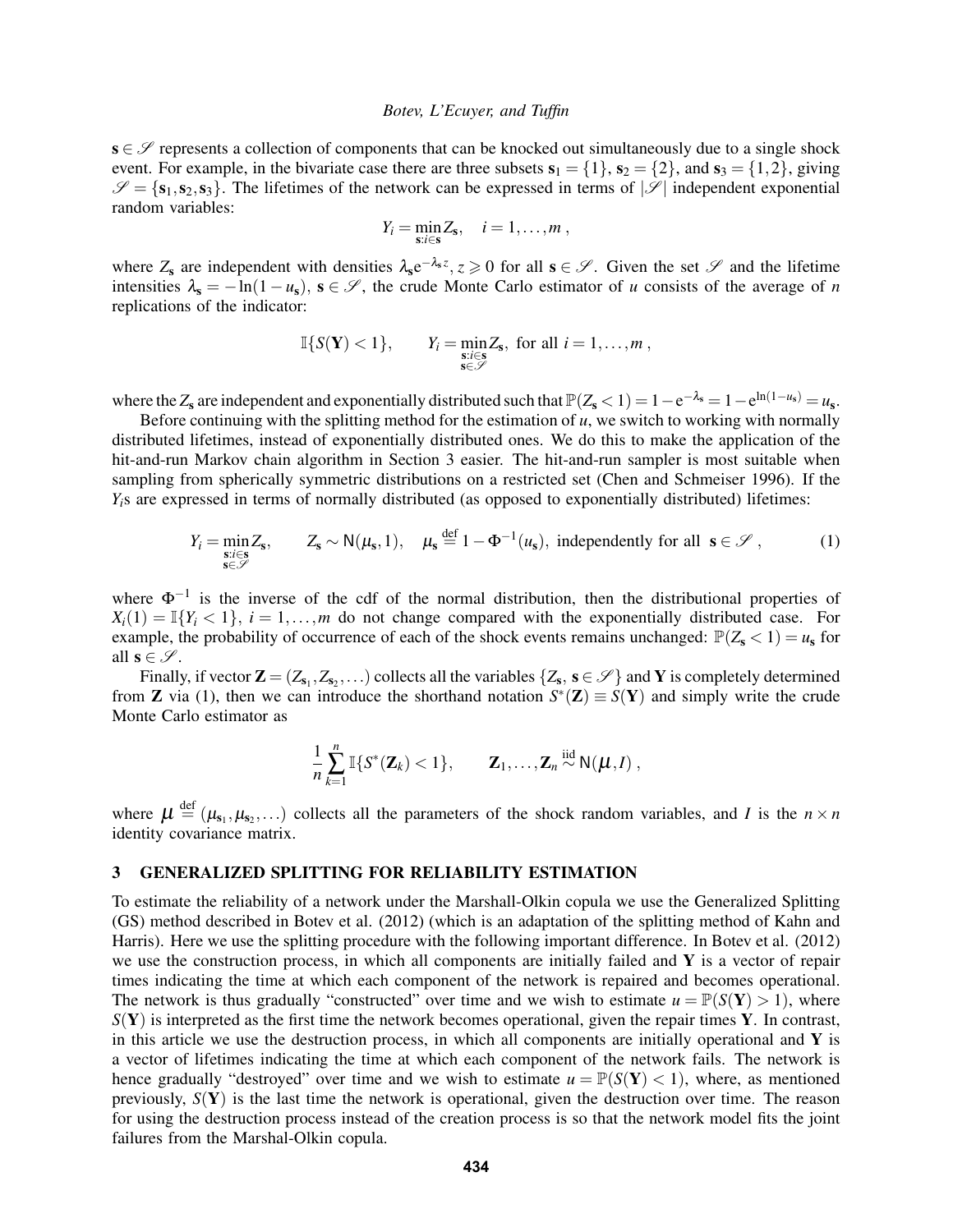With this modification, the GS algorithm will read as follows. We select an integer  $s \ge 2$ , called the *splitting factor* and another integer  $\tau > 0$ . Then we select intermediate levels  $\infty = \gamma_0 > \gamma_1 > \gamma_2 > \cdots > \gamma_\tau = 1$ , for which

$$
\rho_t \stackrel{\text{def}}{=} \mathbb{P}(\Psi(\mathbf{X}(\gamma_t)) = 0 | \Psi(\mathbf{X}(\gamma_{t-1})) = 0) = \mathbb{P}(S(\mathbf{Y}) < \gamma_t | S(\mathbf{Y}) < \gamma_{t-1})
$$
\n
$$
= \mathbb{P}(S^*(\mathbf{Z}) < \gamma_t | S^*(\mathbf{Z}) < \gamma_{t-1}) \approx 1/s \tag{2}
$$

for  $t = 1, \ldots, \tau$ , except for  $\rho_{\tau}$ , which can be larger than  $1/s$ . These  $\gamma_t$  represent the levels of the splitting algorithm and  $\tau$  is the number of levels. Good values for  $\tau$  and  $\{\gamma_t\}$  can be estimated by an (independent) adaptive pilot algorithm, as explained in the Appendix. Botev et al. (2012) argue that  $s = 2$  is a good choice that yields satisfactory empirical results. Thus, we will use  $s = 2$  for the rest of the paper.

For each level γ*<sup>t</sup>* , we run a hit-and-run (Kroese, Taimre, and Botev 2011, Page 240) Markov chain  $\{Z_{t,j}, j \ge 0\}$  having a stationary density equal to the density of Z conditional on  $S^*(\mathbf{Z}) < \gamma_t$ . We can write this stationary density as

$$
f_t(\mathbf{z}) \propto \mathbb{I}\{S^*(\mathbf{z}) < \gamma_t\} \prod_{\mathbf{s} \in \mathscr{S}} e^{-\frac{1}{2}(z_{\mathbf{s}} - \mu_{\mathbf{s}})^2}, \quad t = 0, \dots, \tau,
$$
\n(3)

where by convention  $f_0$  is the unconditional density of  $\mathbb Z$ . The transition kernel density of the hit-and-run Markov chain, which is the density of the next state  $\mathbf{Z}_{t,j}$  conditional on the current state  $\mathbf{Z}_{t,j-1}$ , is denoted by  $\kappa_t(\cdot|\mathbf{Z}_{t,j-1})$  and defined implicitly via the following algorithm.

| <b>Algorithm 2</b> : Transition density $\kappa_i(\cdot   \mathbf{z}_{t,i-1})$ defined via hit-and-run sampling                       |  |  |  |  |  |
|---------------------------------------------------------------------------------------------------------------------------------------|--|--|--|--|--|
| <b>Require:</b> Initial state $\mathbf{Z}_{t,i-1}$ such that $S^*(\mathbf{Z}_{t,i-1}) < \gamma_t$ and a positive integer $\beta$ .    |  |  |  |  |  |
| $\mathbf{Z}_0 \leftarrow \mathbf{Z}_{t, i-1}$                                                                                         |  |  |  |  |  |
| for $i = 1, \ldots, \beta$ do                                                                                                         |  |  |  |  |  |
| generate a vector <b>d</b> uniformly distributed over the $m$ -dimensional unit sphere                                                |  |  |  |  |  |
| generate a random scale $\Lambda \sim N((\mu - \mathbb{Z}_{i-1}) \cdot \mathbf{d}, 1)$ // here $\cdot$ denotes the vector dot product |  |  |  |  |  |
| if $S^*(\mathbf{Z}_{i-1} + \Lambda \mathbf{d}) < \gamma_t$ then                                                                       |  |  |  |  |  |
| $\mathbf{Z}_i \leftarrow \mathbf{Z}_{i-1} + \Lambda \mathbf{d}$                                                                       |  |  |  |  |  |
| else                                                                                                                                  |  |  |  |  |  |
| $\mathbf{Z}_i \leftarrow \mathbf{Z}_{i-1}$                                                                                            |  |  |  |  |  |
| return $\mathbf{Z}_{t,j} \leftarrow \mathbf{Z}_{\beta}$ .                                                                             |  |  |  |  |  |

The indentation in the algorithm above demarcates the scope of the **if, else, and for** statements. Note that to evaluate  $S^*(\mathbf{Z})$  we simply determine Y from Z and use Algorithm 1 to compute  $S(Y) = S^*(\mathbf{Z})$ . In the algorithm above  $\beta$  is a positive integer that can be 1. However, a higher value for  $\beta$  reduces the Markov chain dependence between the input state Z*t*, *<sup>j</sup>*−<sup>1</sup> and the output state Z*t*, *<sup>j</sup>* . In our simulations we use  $\beta = 30$ . Note that while there are many possibilities for constructing a Markov chain with stationary density (3), here we use the hit-and-run Markov chain, because it yields simple updating rules, regardless of the Marshall-Olkin dependence structure.

Generating **Z** conditional on  $S^*(\mathbf{Z}) < \gamma_0$  is the same as generating it via (1). If a generated state **Z** satisfies  $S^*(\mathbf{Z}) < \gamma_1$ , then its distribution is obviously the distribution of **Z** conditional on  $S^*(\mathbf{Z}) < \gamma_1$ , so that the underlying  $Z$  has density  $f_1$ . At the *t*-th stage, if the Markov chain starts from a state having density  $f_{t-1}$  and evolves according to the kernel  $\kappa_{t-1}(\cdot | \mathbf{Z}_{t-1,j-1})$ , then each visited state also has density *f*<sup>*t*−1</sup> — the stationary density for the kernel κ<sub>*t*−1</sub>. With this in mind, the GS algorithm reads as follows.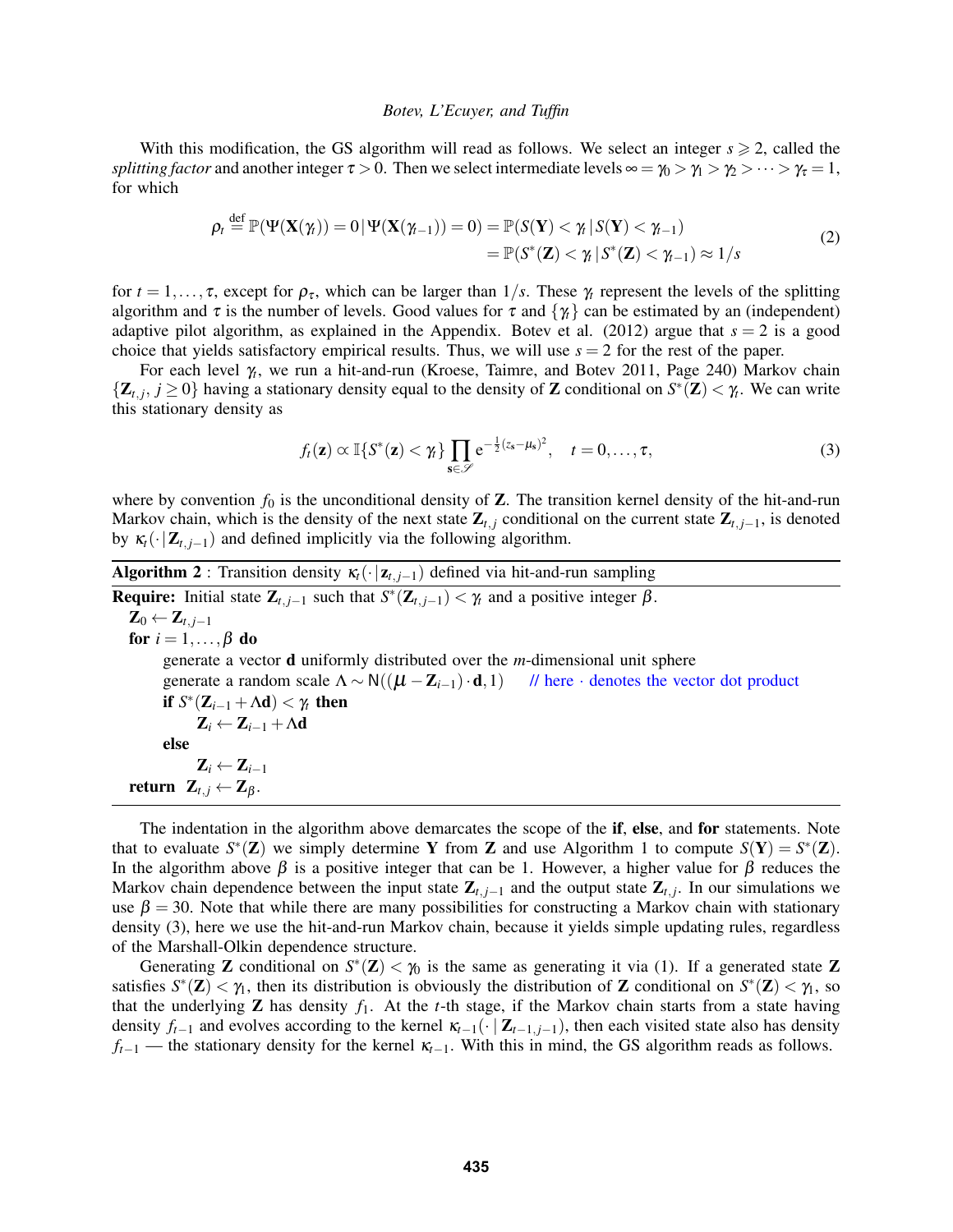Algorithm 3 : generalized splitting algorithm; returns *W*, an unbiased estimate of *u*

**Require:**  $s, \tau, \gamma_1, \ldots, \gamma_{\tau}, \mathcal{S}, \mu$  // use the adaptive algorithm in Appendix to get splitting levels  $\mathscr{Z}_1 \leftarrow \emptyset$ for  $j = 1...$ *s* do Let  $\mathbf{Z}_j = (Z_{s_1}, Z_{s_2}, \ldots)$ , where  $Z_s \sim N(\mu_s, 1)$  for all  $s \in \mathcal{S}$  independently. if  $S^*(\mathbf{Z}_j) < \gamma_1$  then add  $\mathbf{Z}_j$  to  $\mathscr{Z}_1$  // Set of states **Z** that have reached level  $\gamma_1$ for  $t = 2, \ldots, \tau$  do  $\mathscr{Z}_t \leftarrow \emptyset$  // set of states **Z** that have reached the level  $\gamma_t$ ; initially empty for all  $\mathbf{Z}_0 \in \mathscr{Z}_{t-1}$  do for  $j = 1, ..., s$  do sample  $\mathbf{Z}_j$  from the density  $\kappa_{t-1}(\cdot | \mathbf{Z}_{j-1})$ if  $S^*(\mathbf{Z}_j) < \gamma_t$  then add  $\mathbf{Z}_j$  to  $\mathscr{Z}_t$ **return**  $W \leftarrow |\mathcal{Z}_{\tau}|/s^{\tau}$  as an unbiased estimate of the unreliability *u*.

In the script above,  $\mathscr{Z}_t$  stands for the collection of vectors **Z**, which yield lifetimes **Y** that have reached the level γ*<sup>t</sup>* . Note that Algorithm 3 states the procedure with a single starting chain (trajectory) and gives the unbiased estimator *W* of the unreliability *u*. In practice, we run *n* times Algorithm 3 to obtain *n* independent realizations  $W_1, \ldots, W_n$  and deliver the estimator

$$
\widehat{u} = \frac{1}{n} \sum_{i=1}^{n} W_i,
$$
\n(4)

with estimated relative error  $\hat{\sigma}_n/(\hat{u}\sqrt{n})$ , where  $\hat{\sigma}_n^2 = \frac{1}{n}\sum_{i=1}^n (W_i - \hat{u})^2$ . In the Appendix we show that under two idealizing assumptions, this estimator is logarithmically efficient as the unreliability *u* goes to zero.

### 4 NUMERICAL EXPERIMENTS

Now that we have a computational tool for estimating the reliability under the Marshal-Olkin copula, we can consider the types of dependencies that we wish to model. First note that if  $\mathscr S$  is unrestricted and we consider all possible interactions among the component failures, then the number of parameters in the Marshal-Olkin copula grows exponentially with the number of components. For a relatively small network with a mere 100 components the number of possible interactions is already above  $2^{100} - 1 \approx 10^{30}$ , and thus computationally unmanageable. Thus, to make the model scalable, one has to restrict the size of  $\mathscr{S}$  and consider only subsets of possible dependencies. Which subsets are most suitable depends on the particular modeling requirements and will in practice be determined on a case by case basis. We now give an example of such specific modeling.

One of the common assumptions in static network models is that the nodes do not fail and hence all failures are (independent) link failures (Aggarwal, Gupta, and Misra 1975; L'Ecuyer, Saggadi, and Tuffin 2011; L'Ecuyer and Tuffin 2011). In reality nodes also fail, exacerbating the reliability of the network, and we must take their fallibility into account. Node failure can be elegantly accounted for by observing that the failure of a node is equivalent to the simultaneous failure of the links *incident* to that node (Aggarwal, Gupta, and Misra 1975; Fard and Lee 1999; Nahman 1992).

For example, consider the dodecahedron network, a popular benchmark problem, in Figure 1. The failure of node 1 has the same effect as the simultaneous (due to a shock event) failure of links 1,2,3. Thus, by making the links incident to each node dependent on a common shock event, we can account for the node failures and avoid overestimating the reliability of the network.

As a numerical example consider the dodecahedron network with fallible nodes. Since the degree of connectivity of this network is 3 (meaning that there are 3 links emanating from each of the 20 nodes),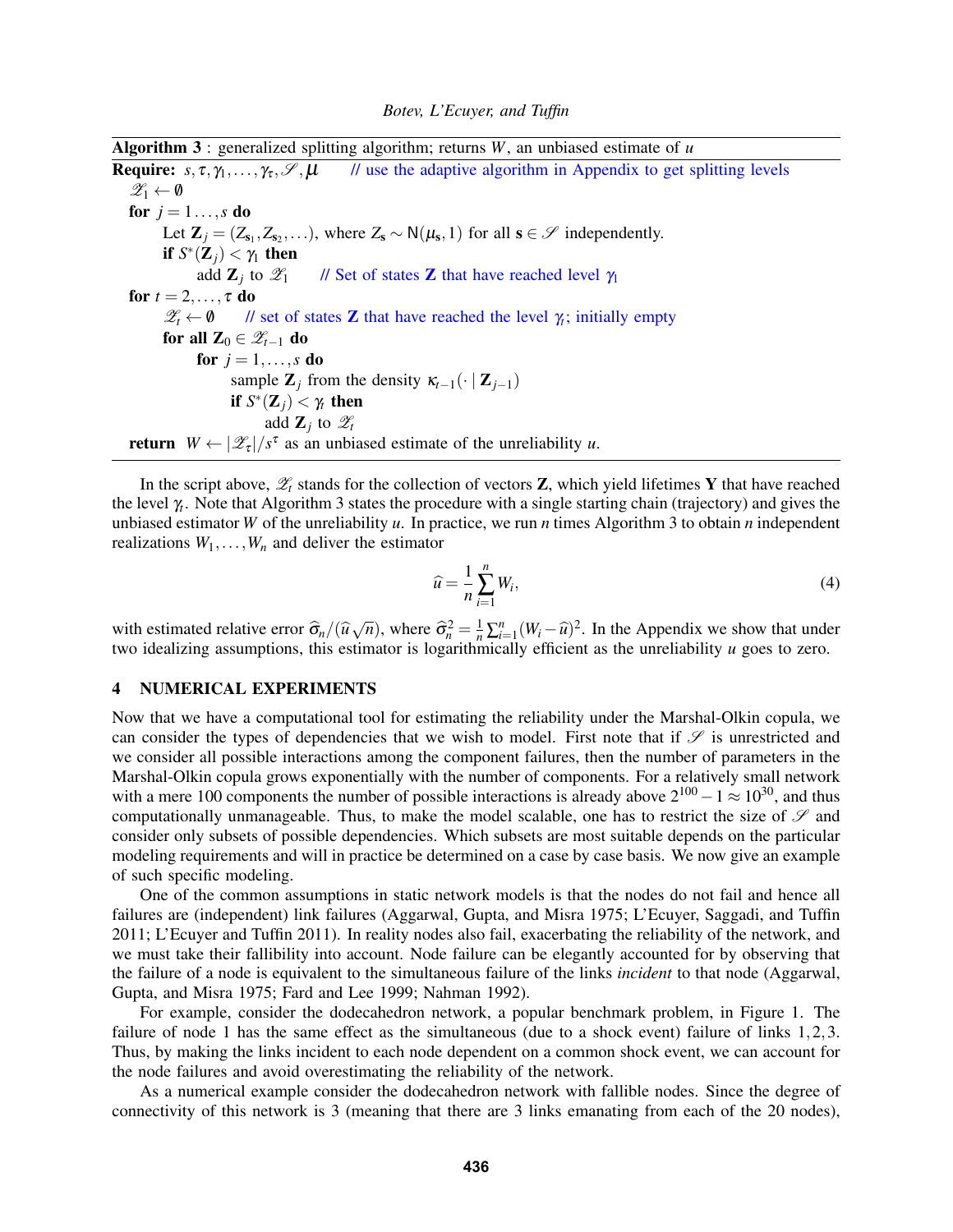the copula model has 20 parameters describing the joint failure of all triplets of components incident to a node. For example, some of these triplets in Figure 1 are  $(2,7,6)$ ,  $(6,12,14)$ ,  $(22,14,23)$ , corresponding to nodes 3,7, and 13, respectively. Taking into account the failure of each of the 30 links individually, we get that the size of  $\mathscr S$  is 20+30 = 50. Thus in this setting the number of parameters in the copula is always under control. Table 1 shows the reliability of the dodecahedron network under the perfect and imperfect nodes assumption.

Table 1: Reliability of dodecahedron network with and without node failures. Here  $\mathcal{V}_0 = \{1,20\}$  and  $n = 10^4$ .

|             | imperfect nodes       |                      |               | perfect nodes          |                      |
|-------------|-----------------------|----------------------|---------------|------------------------|----------------------|
| $u_{\rm s}$ | $\widehat{u}$         | estimated rel. error | CPU time min. | $\widehat{u}$          | estimated rel. error |
| $10^{-1}$   | 0.15                  | $1.1\%$              |               | 0.0028                 | $1.3\%$              |
| $10^{-2}$   | 0.0014                | 2.1%                 | 25            | $2.05 \times 10^{-6}$  | 1.9%                 |
| $10^{-3}$   | $5.40 \times 10^{-5}$ | 3.1%                 | 41            | $2.02 \times 10^{-9}$  | 2.4%                 |
| $10^{-4}$   | $4.72 \times 10^{-6}$ | $3.6\%$              | 47            | $2.01 \times 10^{-12}$ | 2.8%                 |
| $10^{-5}$   | $4.52 \times 10^{-7}$ | $4\%$                | 64            | $1.98 \times 10^{-15}$ | 3.1%                 |
| $10^{-6}$   | $4.59 \times 10^{-8}$ | $3.5\%$              | 65            | $1.96 \times 10^{-18}$ | 3.5%                 |

While in the imperfect node case  $|\mathscr{S}| = 50$ , in the perfect node case  $\mathscr{S} = \{1, 2, 3, ..., 30\}$  (the copula reduces to the independent component failure case). In both cases  $u_s = \mathbb{P}(Z_s < 1)$  is the same for all  $s \in \mathcal{S}$ , (which means that the node failure probability is the same as the link failure probability) and  $\hat{u}$  and its estimated relative error are obtained via (4) with  $n = 10<sup>4</sup>$ . Note that the relative error grows slowly when the network becomes more and more reliable.

As expected from Table 1 we can see that the reliability of the network is much lower when the nodes are considered imperfect and having the same reliability as a link. This example shows that node failures are a special case of the more general Marshall-Olkin copula for dependent component failures.

### 5 CONCLUSIONS

Network reliability computation requires smart time-saving Monte Carlo simulation strategies even under the simplifying assumption of independent component failures. When the independence assumption is relaxed the complexity of reliability estimation becomes more challenging. In this article we have shown how the (rare-event) probability of failure of highly reliable static binary networks governed by a Marshall-Olkin copula model can be estimated via the GS algorithm — a static version of the splitting method of Kahn and Harris.

As future research we intend to consider the Network Planning Problem (NPP). The objective of the NPP is to optimally purchase a collection of links, subject to a fixed budget, so as to maximize the network reliability. We intend to consider this NP-hard integer optimization problem under the additional complication of dependent link failures.

The dependence model considered here also makes analysis of stochastic flow networks with rare-event effects more challenging. In stochastic flow networks one is interested in the (rare-event) probability that the network capacity exceeds a given network demand, where instead of having the *i*-th link assigned a random lifetime, each link has a (discrete or continuous) random flow capacity. The splitting approach presented here may also allow practitioners to handle stochastic flow networks with dependent link capacities.

# ACKNOWLEDGMENTS

This work has been supported by an NSERC-Canada Discovery Grant and a Canada Research Chair to the second author, and INRIAs associated team MOCQUASIN to second and third authors.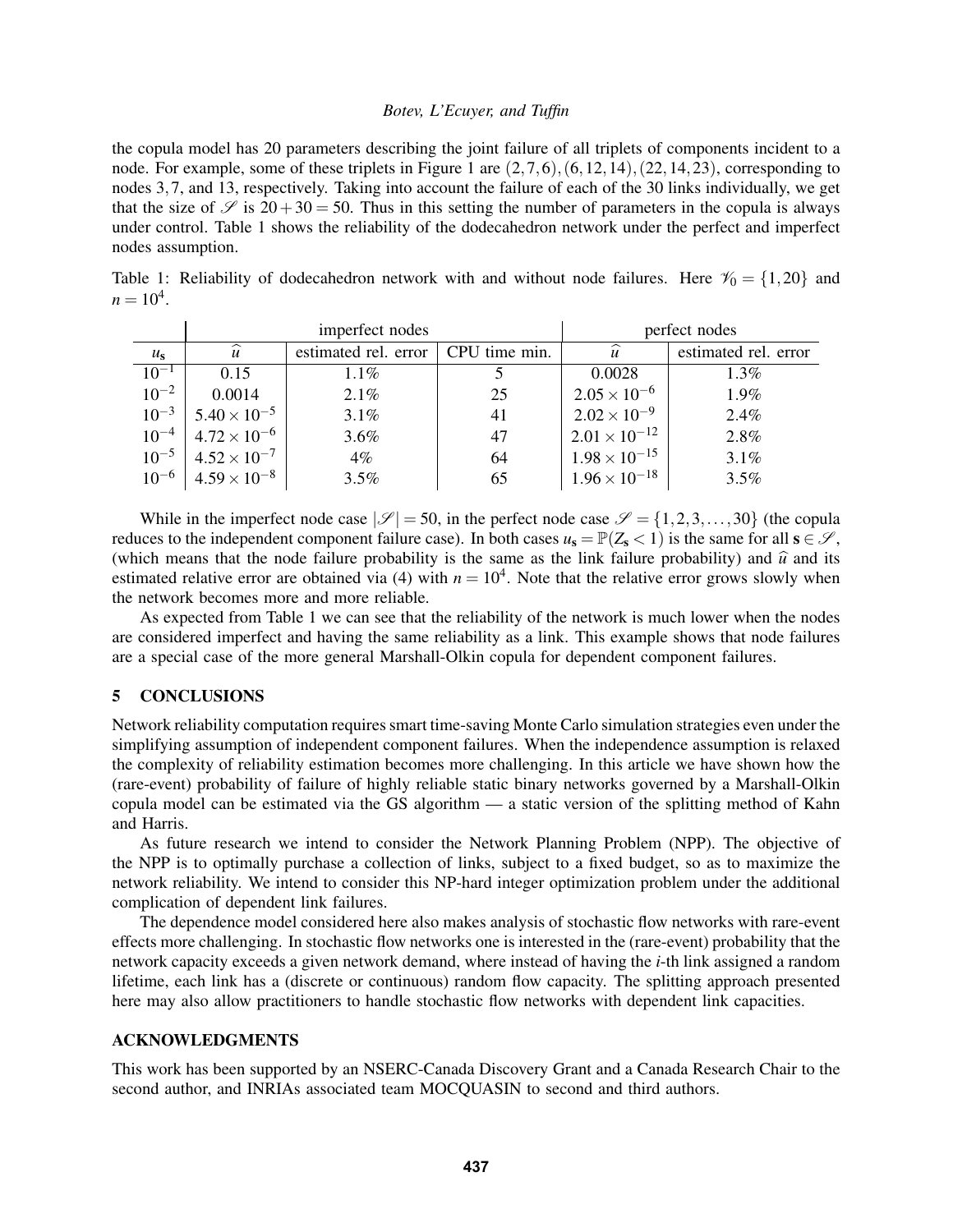# APPENDIX

Here we briefly present the pilot splitting algorithm used to determine  $\tau$  and  $\gamma_1, \ldots, \gamma_\tau$ . This algorithm is an modification of the one given in Botev et al. (2012). We have tailored the algorithm to the destruction process, instead of the construction process.

Suppose we are given the splitting factor  $s = 2$ . Initially, we generate  $m \times s$  independent states **Z** from  $N(\mu, I)$ , and determine a threshold parameter  $\gamma_1$  so that exactly *m* of them have  $S^*(\mathbf{Z}) \leq \gamma_1$ . Then at each step *t*, for  $t = 2,3,...$ , we run for *s* steps the hit-and-run Markov chain in Algorithm 2 with stationary density (3) from each of those *m* states **Z** for which  $S^*(\mathbf{Z}) \leq \gamma_{t-1}$ . This gives another  $m \times s$  states and we select a parameter  $\gamma_t$  so that exactly *m* of them have  $S^*(\mathbb{Z}) \leq \gamma_t$ . This is done until  $\gamma_t \leq 1$  for some *t*. Then  $\tau$  is set to this *t* and we put  $\gamma_{\tau} = 1$ . This iterative procedure is summarized in the following Algorithm 4.

Algorithm 4 Adaptive splitting sampler.

**Require:**  $\mathscr{S}, \mu$  and splitting factor  $s = 2$  $\mathscr{Z}_1 \leftarrow \emptyset$ for  $i = 1$  to  $m \times s$  do generate a vector  $\mathbf{Z} \sim \mathsf{N}(\boldsymbol{\mu}, I)$  and add it to  $\mathscr{Z}_1$ sort the elements of  $\mathscr{L}_1$  by decreasing order of  $S^*(\mathbf{Z}) = S(\mathbf{Y})$ , say  $\mathbf{Z}_{(1)}, \ldots, \mathbf{Z}_{(m \times s)}$  $\gamma_1 \leftarrow [S^*(\mathbf{Z}_{(m)}) + S^*(\mathbf{Z}_{(m+1)})]/2$  $t \leftarrow 1$ while  $\gamma_t \geqslant 1$  do  $t \leftarrow t + 1$  $\mathscr{Z}_{t-1} \leftarrow {\mathbf{Z}_{(1)}, \ldots, \mathbf{Z}_{(m)}}$ *l*/ retain only the best performing *m* elements from  $\mathcal{L}_{t-1}$  $\mathscr{Z}_t \leftarrow \emptyset$ for all  $\mathbf{Z}_0 \in \mathscr{Z}_{t-1}$  do for  $j = 1$  to *s* do sample  $\mathbf{Z}_i$  from the hit-and-run sampler in Algorithm 2 and add it to  $\mathcal{Z}_t$ sort the elements of  $\mathscr{Z}_t$  by decreasing order of  $S^*(\mathbf{Z})$ , say  $\mathbf{Z}_{(1)}, \ldots, \mathbf{Z}_{(m \times s)}$ *γ*<sub>t</sub> ← max {[*S*<sup>\*</sup>(**Z**<sub>(*m*)</sub>) + *S*<sup>\*</sup>(**Z**<sub>(*m*+1)</sub>)]/2, 1}  $\tau \leftarrow t$ return  $τ, γ<sub>1</sub>, ..., γ<sub>τ</sub>$ 

In this algorithm,  $\mathscr{L}_t$  denotes a set of vectors **Z** for which  $S^*(\mathbf{Z}) \leq \gamma_{t-1}$ . When this set contains  $m \times s$ elements, we sort it to retain the *m* vectors having the smallest value of  $S^*(\mathbf{Z})$ , and we remove the other vectors from this set. The threshold parameter  $\gamma_t$  is placed midway between the *m*-th and the  $(m+1)$ -th smallest values of  $S^*(\mathbf{Z})$ .

### A IDEAL CASE ANALYSIS OF GS ALGORITHM

We present an analysis of the asymptotic performance of the GS algorithm under two idealizing assumptions, which hold only approximately in practice. The first assumption is that the hit-and-run Markov chain in Algorithm 2 mixes perfectly. In other words,  $\mathbf{Z}_{t,j}$  and  $\mathbf{Z}_{t,j-1}$  are independent of each other and  $\mathbf{Z}_{t,j}$  follows the conditional density (3) exactly. In practice,  $\mathbf{Z}_{t,j}$  and  $\mathbf{Z}_{t,j-1}$  are dependent and this dependence is attenuated as  $\beta$  is increased. Note that this simplifying assumption is standard in analyzing similar splitting algorithms (Guyader et al. 2011). The second assumption is that the pilot algorithm selects the levels {γ*t*} so that the conditional probabilities  $\rho_t$  in (2) are exactly (as opposed to approximately) equal to  $1/s$  for all *t*.

Let  $N_t = |\mathcal{Z}_t|$  be the random number of points or states that have reached level  $\gamma_t$  at the *t*-th iteration of the GS Algorithm 3. Initially we have  $N_0 = 1$ , because Algorithm 3 runs a single trajectory. In this setting and under the above assumptions, each state  $\mathbb{Z}_j$  can either yield *s* offspring points or zero points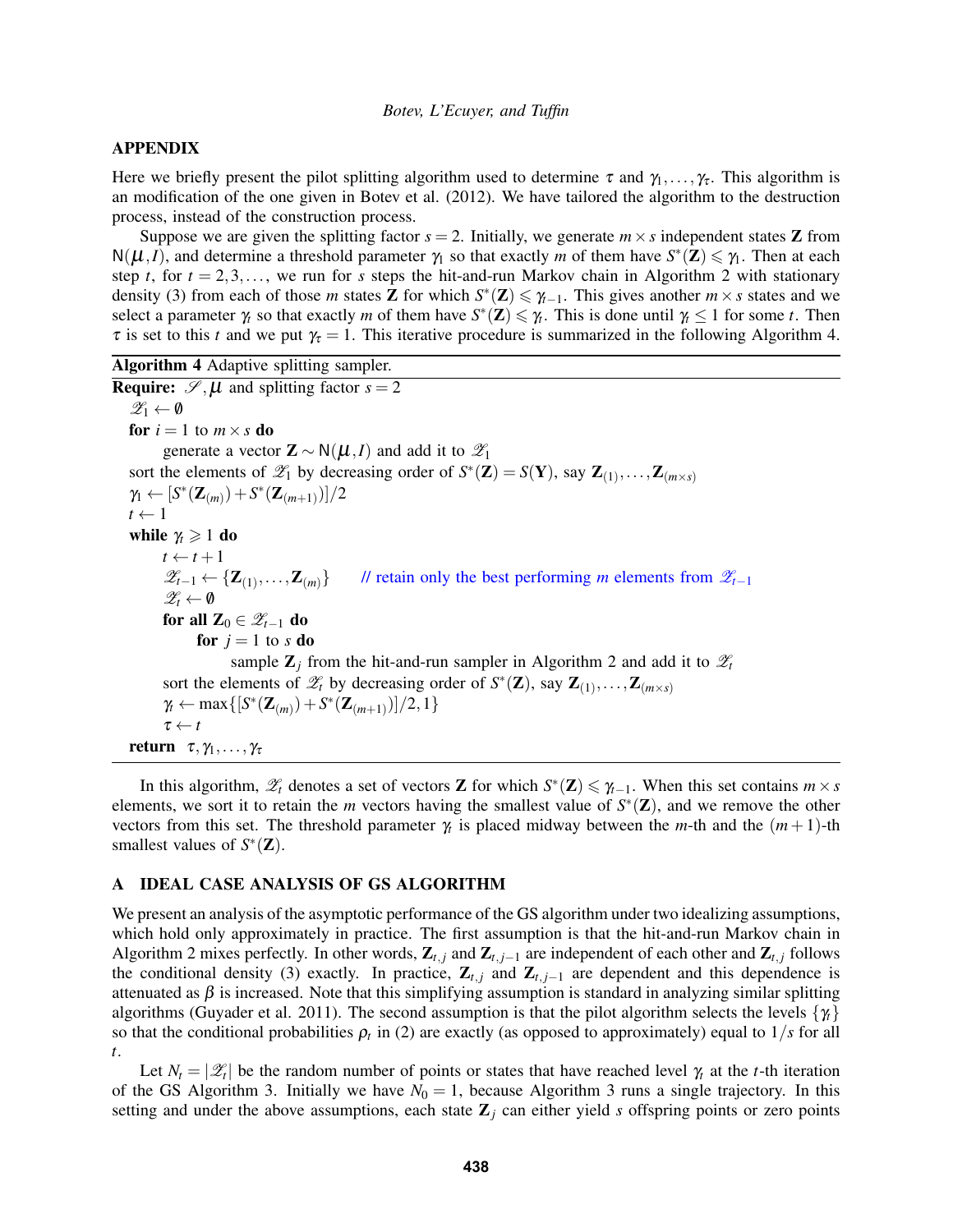and all states yield *s* offspring with the same probability. If we denote the number of offspring of state *j* in the *t*-th iteration by  $Q_{j,t}$ , then we have the branching process recursion:

$$
N_{t+1} = Q_{1,t} + Q_{2,t} + \cdots + Q_{N_t,t},
$$

where  $\mathbb{P}(Q_{j,t}=s) = \rho = 1/s$ ,  $\mathbb{P}(Q_{j,t}=0) = 1-\rho$ . Thus,  $\mathbb{E}[Q_{j,t}] = s\rho = 1$ ,  $\text{Var}(Q_{j,t}) = s-1$ , and we have via standard branching process arguments (Harris 1989, Page 6) that  $\mathbb{E}[N_t] = 1$ ,  $\text{Var}(N_t) = t(s-1)$ . Hence, for the unbiased estimator  $W = N_{\tau}/s^{\tau}$  in Algorithm 3 we obtain  $Var(W) = \tau(s-1)/s^{2\tau}$  with  $\tau = \frac{\ln s(u)}{s} = -\ln s(u)$  from Assumption 2.

Recall that an estimator  $\hat{u}$  of *u* is *logarithmically efficient* (Kroese et al. 2011, Page 382) if the following condition holds:

$$
\limsup_{u\downarrow 0} \left| \frac{\ln(\text{Var}(\widehat{u}))}{\ln(u^2)} \right| \geqslant 1.
$$

For the logarithmic efficiency criterion we thus obtain

$$
\lim_{u\downarrow 0}\left|\frac{\ln(\text{Var}(W))}{\ln(u^2)}\right|=\lim_{u\downarrow 0}\left|\frac{\ln(\tau(s-1))-2\tau\ln(s)}{-2\tau\ln(s)}\right|=\lim_{\tau\uparrow\infty}\left|\frac{\ln(\tau(s-1))-2\tau\ln(s)}{-2\tau\ln(s)}\right|=1.
$$

Therefore, under the two idealized assumptions the estimator *W* and hence  $\hat{u}$  in (4) is logarithmically efficient. Next, note that the total simulation effort (proportional to computing time) in Algorithm 3 is the random variable  $s(N_0 + \cdots + N_{\tau-1})$  with expected value *s*τ. Hence, the expected *relative time variance product* is given by

$$
\frac{\text{Var}(W)}{u^2} \times (s\tau) = \tau(s-1) \times (s\tau) = \tau^2 s(s-1) = [\ln_s(u)]^2 s(s-1) = \frac{[\ln(u)]^2 s(s-1)}{[\ln(s)]^2},
$$

which is minimized as a function of *s* for  $s > 1$  at  $s = 1.9036969...$  ( $s = 2$  when constrained on the integers). This theoretical finding agrees with empirical results that the best performance of the GS occurs when the splitting factor  $s = 2$ .

### REFERENCES

- Aggarwal, K. K., J. S. Gupta, and K. B. Misra. 1975. "A Simple Method for Reliability Evaluation of a Communication System". *IEEE Transactions on Communication*:563–566.
- Ahmad, S. H. 1990. "Enumeration of minimal cutsets of an undirected graph". *Microelectronics Reliability* 30  $(1): 39-42.$
- Ball, M. O., and J. S. Provan. 1982. "Bounds on the Reliability Polynomial for Shellable Independence Systems". *SIAM Journal on Algebraic and Discrete Methods* 3:166–181.
- Barlow, R., and F. Proschan. 1975. *Statistical Theory of Reliability and Life Testing*. New York: Holt, Rinehart and Wilson.
- Biegel, J. E. 1977. "Determination of Tie Sets and Cutsets for a System without Feedback".*IEEE Transactions on Reliability* 26:39–42.
- Botev, Z. I., P. L'Ecuyer, G. Rubino, R. Simard, and B. Tuffin. 2012. "Static Network Reliability Estimation Via Generalized Splitting". *INFORMS Journal of Computing*. doi: 10.1287/ijoc.1110.0493.
- Buldyrev, S. V., R. Parshani, G. Paul, H. E. Stanley, and S. Havlin. 2010. "Catastrophic Cascade of Failures in Interdependent Networks". *Nature* 464:1025–1028.
- Cancela, H., and M. El Khadiri. 2003. "On the RVR simulation algorithm for network reliability evaluation". *IEEE Transactions on Reliability* 52 (2): 207–212.
- Cancela, H., M. El Khadiri, and G. Rubino. 2009. "Rare Event Analysis by Monte Carlo Techniques in Static Models". In *Rare Event Simulation Using Monte Carlo Methods*, edited by G. Rubino and B. Tuffin, 145–170. Wiley. Chapter 7.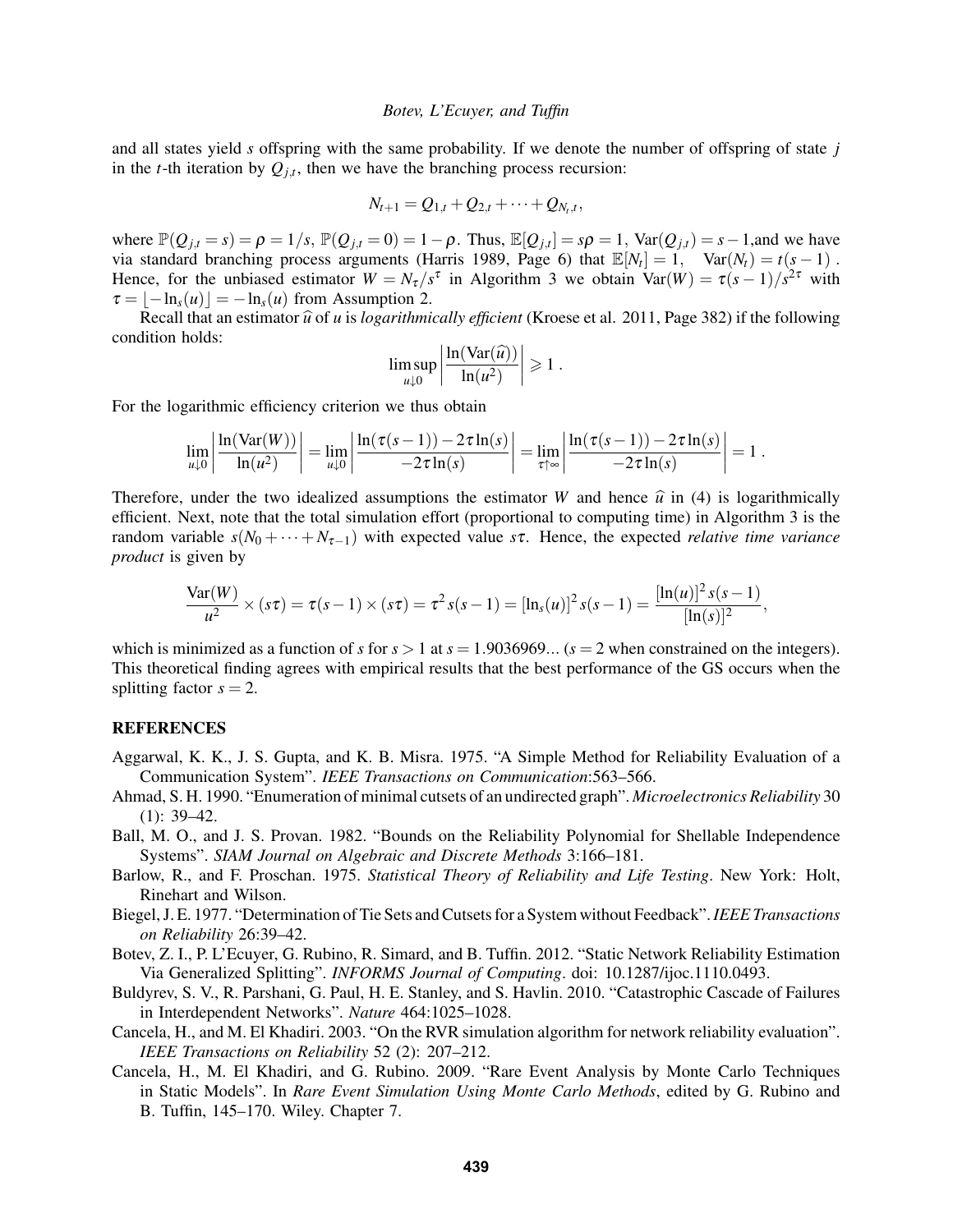- Cancela, H., P. L'Ecuyer, M. Lee, G. Rubino, and B. Tuffin. 2009. "Analysis and Improvements of Path-Based Methods for Monte Carlo Reliability Evaluation of Static Models". In *Simulation Methods for Reliability and Availability of Complex Systems*, edited by J. Faulin, A. A. Juan, S. Martorell, and E. Ramirez-Marquez, 65–84. Springer Verlag.
- Cancela, H., P. L'Ecuyer, G. Rubino, and B. Tuffin. 2010, December. "Combination of Conditional Monte Carlo and Approximate Zero-Variance Importance Sampling for Network Reliability Estimation". In *Proceedings of the 2010 Winter Simulation Conference*, edited by B. Johansson, S. Jain, J. Montoya-Torres, J. Hugan, and E. Yücesan, 1263–1274. Piscataway, New Jersey: Institute of Electrical and Electronics Engineers, Inc.
- Chen, M.-H., and B. W. Schmeiser. 1996. "General Hit-and-Run Monte Carlo sampling for evaluating multidimensional integrals". *Operations Research Letters* 19 (4): 161–169.
- Chen, Y. G., and M. C. Yuang. 1996. "A cut-based method for terminal-pair reliability". *IEEE Transactions on Reliability* 45:413–416.
- Colbourn, C. J. 1987. *The Combinatorics of Network Reliability*. New York: Oxford University Press.
- Elperin, T., I. B. Gertsbakh, and M. Lomonosov. 1991. "Estimation of Network Reliability Using Graph Evolution Models". *IEEE Transactions on Reliability* 40 (5): 572–581.
- Elperin, T., I. B. Gertsbakh, and M. Lomonosov. 1992. "An Evolution Model for Monte Carlo Estimation of Equilibrium Network Renewal Parameters". *Probability in the Engineering and Informational Sciences* 6:457–469.
- Embrechts, P., F. Lindskog, and A. McNeil. 2003. "Modelling Dependence with Copulas and Applications to Risk Management". In *Handbook of heavy tailed distributions in finance*, edited by S. T. Rachev, 329–384. North Holland: Elsevier.
- Fard, N. S., and T.-H. Lee. 1999. "Cutset Enumeration of Network Systems with link and node failures". *Reliability Engineering and System Safety* 65:141–146.
- Gertsbakh, I. B., and Y. Shpungin. 2010. *Models of Network Reliability: Analysis, Combinatorics, and Monte Carlo*. Boca Raton, FL: CRC Press.
- Ghosh, S. K., and B. Singh. 1993. "Enumeration of minimal cutsets from matrix representation of directed/undirected network". *Microelectronics Reliability* 33 (7): 947–949.
- Guyader, A., N. Hengartner, and E. Matzner-Lber. 2011. "Simulation and Estimation of Extreme Quantiles and Extreme Probabilities". *Applied Mathematics and Optimization* 64 (2): 171–196.
- Harris, T. E. 1989. *The Theory of Branching Processes*. New York: Dover Publications.
- Iyer, S. M., M. K. Nakayama, and A. V. Gerbessiotis. 2009. "A Markovian Dependability Model with Cascading Failures". *IEEE Transactions on Computers* 58 (9): 1238–1249.
- Kahn, H., and T. E. Harris. 1951. "Estimation of particle transmission by random sampling". *National Bureau Standards Appl. Math. Ser.* 12:2730.
- Kroese, D. P., T. Taimre, and Z. I. Botev. 2011. *Handbook of Monte Carlo methods*. New York: John Wiley & Sons.
- Kuo, S., F. Yeh, and H.-Y. Lin. 2007. "Efficient and Exact Reliability Evaluation for Networks with Imperfect Vertices". *IEEE Transactions on Reliability* 51 (2): 288–300.
- L'Ecuyer, P., G. Rubino, S. Saggadi, and B. Tuffin. 2011. "Approximate Zero-Variance Importance Sampling for Static Network Reliability Estimation". *IEEE Transactions on Reliability* 8 (4): 590–604.
- L'Ecuyer, P., S. Saggadi, and B. Tuffin. 2011, December. "Graph Reductions to Speed Up Importance Sampling-Based Static Reliability Estimation". In *Proceedings of the 2011 Winter Simulation Conference*, edited by S. Jain, R. R. Creasey, J. Himmelspach, K. P. White, and M. Fu, 429–438. Piscataway, New Jersey: Institute of Electrical and Electronics Engineers, Inc.
- L'Ecuyer, P., and B. Tuffin. 2011. "Approximating Zero-Variance Importance Sampling in a Reliability Setting". *Annals of Operations Research* 189:277–297.
- Lin, C.-H., and W.-N. Yang. 2011. "A simple and efficient importance sampling scheme for stochastic network unreliability estimation". *Simulation Modelling Practice and Theory* 19:924–935.